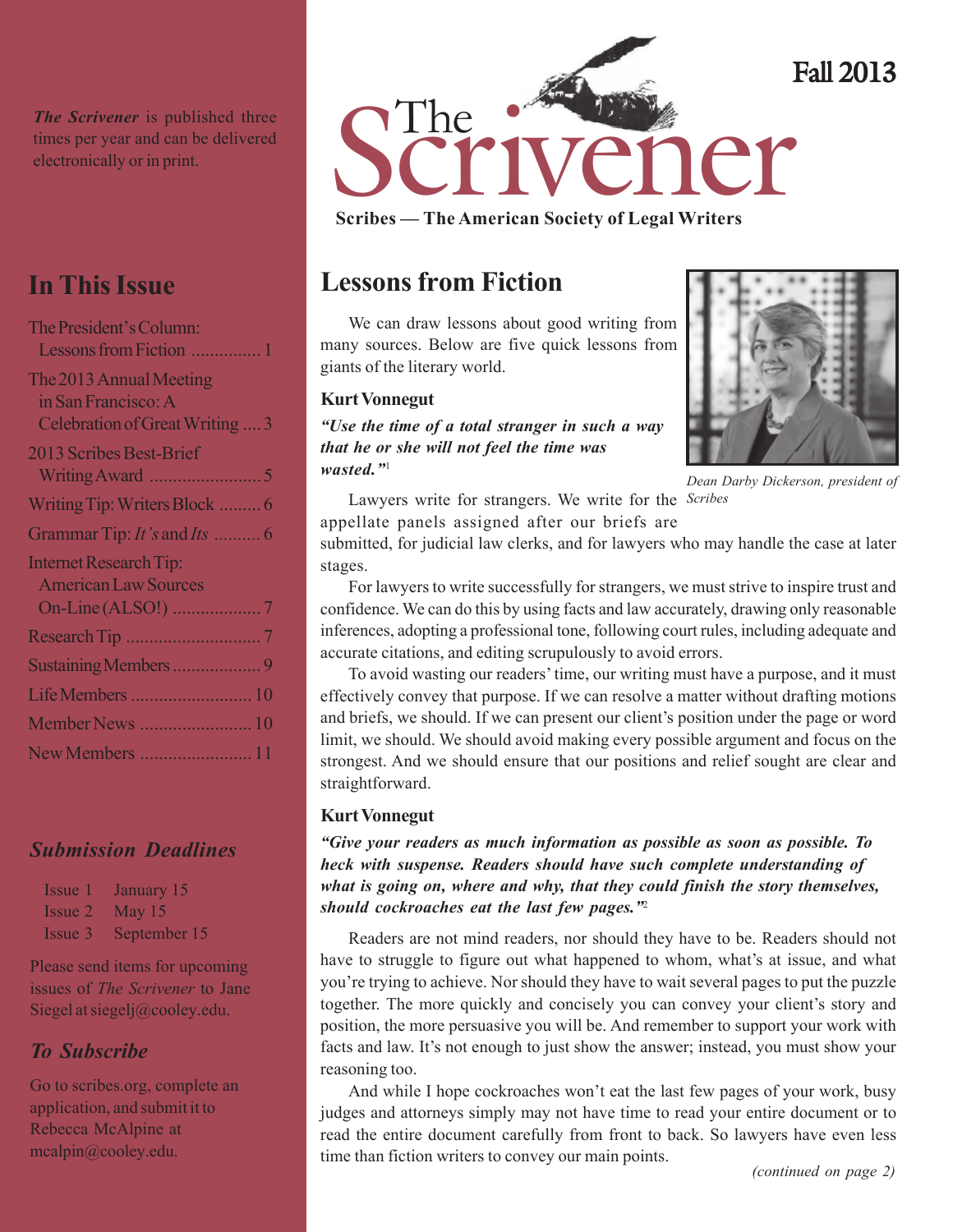*(*The President's Column *continued from page 1)*

#### **Elmore Leonard**

#### *"Try to leave out the part that readers tend to skip."*<sup>3</sup>

We know the worst offender: block quotes. No. One. Reads. Them.

Other items that fall into this category include "thick paragraphs" with too many words,<sup>4</sup> string citations, substantive footnotes, and boilerplate especially if written in all capital letters.

Don't take the lazy way out. Take time to paraphrase. Being concise and clear is a skill. Words are the tools of our craft, so we should use them as effectively as possible.

Reading the document out loud — including those string cites you've left in  $-$  can help you identify where readers are likely to grow weary and start skipping. After hearing your words out loud, you might decide the delete key is the best option.

And take time to view the document from the reader's perspective. This includes viewing it in the format they will read it in. So if the reader will read a hard copy, print it out, and work in that format. If you're not sure, then assume they will read it in both print and online and ensure both forms are pleasing to the eye.

#### **Neil Gaiman**

#### *"Put it aside. Read it pretending you've never read it before. Show it to friends whose opinion you respect and who like the kind of thing that this is."*<sup>5</sup>

The best writers I know spend more time editing than writing. Their work is crisp, error-free, and a joy to read. The words and thoughts flow effortlessly, and I want to read more. I understand their arguments without struggling. Their positions are transparent and thus believable.

But editing takes time and should be a team sport.

A friend in a Master of Fines Arts program recently told me about writers' workshops, using the Iowa model, where a student-writer posts a piece online and all other students in the class then post critiques. Once the critiques are posted, the student-critiquers can discuss the piece amongst themselves. What works, what doesn't work, and why? The studentauthor can observe the discussion but can't participate.

The process is meant to simulate how editors are likely to discuss that work when deciding whether to publish it.

A similar exercise could prove valuable to attorneys because it would provide insights about how opposing counsel or judges will respond to a particular document, such as a motion or brief. After preparing a document, gather a trusted group of attorneys; and, in some cases, knowledgeable non-attorneys; post the draft; ask for individual critiques (as opposed to line edits); and after the critiques are all in, ask the group to read and discuss the others' critiques.

At the end of the process, the attorney-author might pose questions to help him or her continue editing. For example: Half of you found the second argument persuasive, but half did not. If I changed it in this way, would that change the way any of you react to it?

Our writing, and our profession, would benefit from attorneys using this process, which is similar to how trial lawyers use jury focus groups. If the process works correctly, the finished product will be more focused, polished, and clear.

#### **Roddy Doyle**

#### *"Do change your mind. Good ideas are often murdered by better ones."*<sup>6</sup>

How many times have we completed, or almost completed, a project only to think of a better idea or a better way to explain an idea?

And how many times have we trudged on with our original idea or explanation because we felt trapped: deadlines were looming, other projects beckoned, or we simply couldn't find it in ourselves to kill what we had created.

We often don't find the best ideas or words until near the end, when we are most familiar with the law and facts and we've had time to reflect. To paraphrase something I recently overheard, the only way we never improve as writers is to believe that our written ideas are perfect gems exactly the way we conceived them.

- <sup>1</sup> Kurt Vonnegut, *Bagombo Snuff Box* preface (G.P. Putnam's Sons 1999).
- $\frac{2}{1}$  *Id.* 
	- <sup>3</sup> Elmore Leonard, *Elmore Leonard's Rules for Writers,* theguardian.com, http://www.theguardian.com/books/2010/ feb/24/elmore-leonard-rules-for-writers (Feb. 24, 2010). <sup>4</sup> *Id.*
- <sup>5</sup> *Ten Rules for Writing Fiction*, theguardian.com, http:// www.theguardian.com/books/2010/feb/20/ten-rules-forwriting-fiction-part-one (Feb. 20, 2010).

<sup>6</sup> *Id.*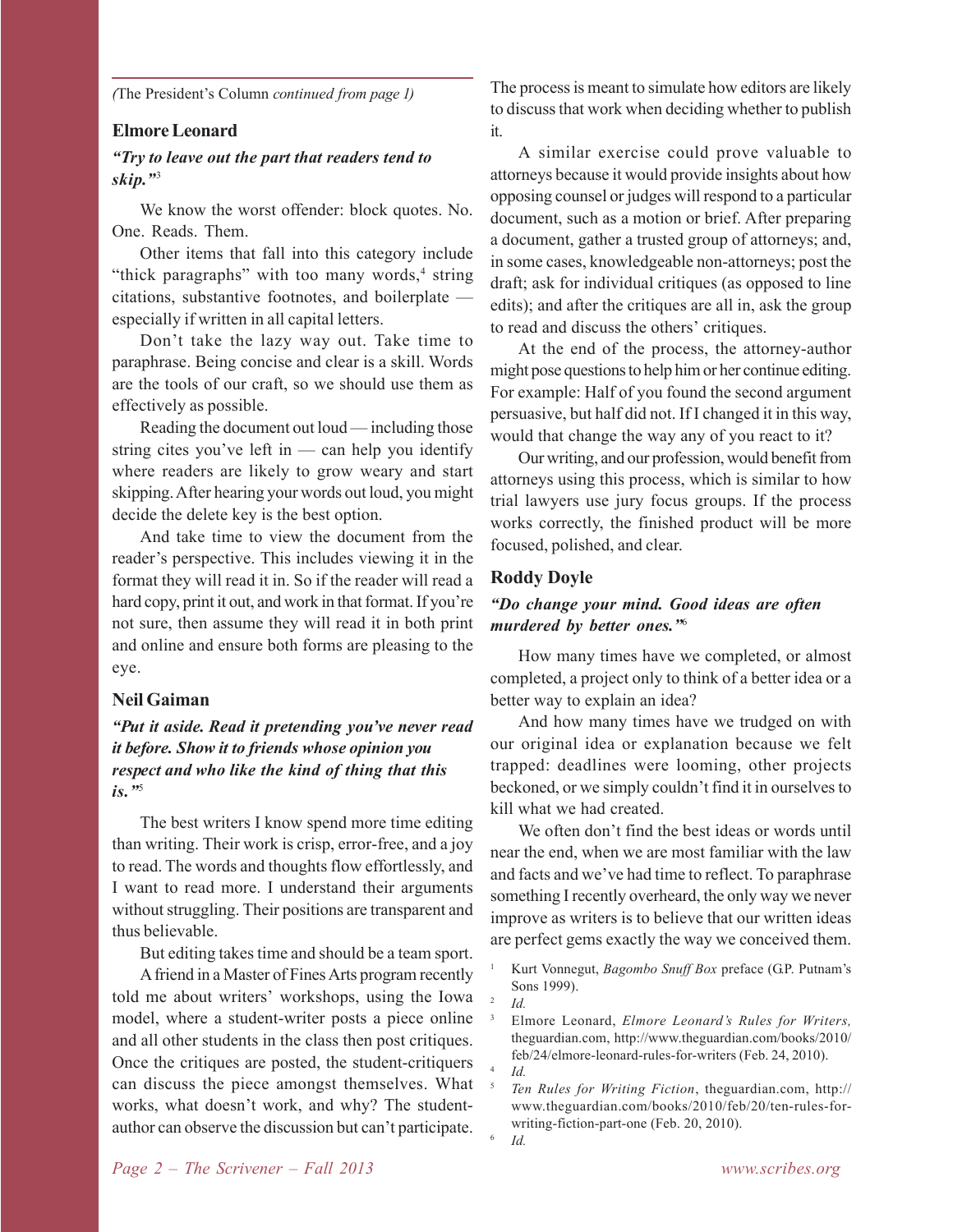# **The 2013 Annual Meeting in San Francisco: A Celebration of Great Writing**

The Scribes 2013 annual meeting and luncheon was held in San Francisco, August 9, 2013, during the annual meeting of the American Bar Association. Thirty-six Scribes members and guests attended the meeting at the Hotel Nikko.

The event celebrated excellent legal writing with presentations of the Scribes Book and Brief-Writing Awards. Scribes also presented, for just the second time in the history of its book award, a special legalpublisher's award, to the Carolina Academic Press. Editor at Carolina Press Keith Sipe accepted this award.

 Judge Michael Hyman, chair of the book-award committee, presented those awards. First-place winner was John Fabian Witt for *Lincoln's Code: The Laws of War in American History*. Second-place winner, who accepted his award in person, was Allan A. Ryan for *Yamashita's Ghost: War Crimes, MacArthur's Justice, and Command Accountability*.

Scribes board member Charles Dewey Cole, Jr. presented the Brief-Writing Awards; the chair of the committee, Judge Kenneth Gartner, could not attend. First-place winners were Ashley Brucato and Nathan Lennon from Northern Kentucky University, Chase College of Law. Second-place winners were Katherine Harrington and Michael Hodge from South Texas College of Law. Their dean, Helen Jenkens, accepted that award. Third-place winners were Sarah Boshears and Grant Buckner from Elon University School of Law.

President of Scribes Dean Darby Dickerson introduced the meeting's keynote speaker, the Honorable William Fletcher, Judge of the Ninth Circuit, United States Court of Appeals. Scribes also hosted a featured guest, Robert Brun, Q.C., president of the Canadian Bar Association.

Several deans from member law schools attended: Gary Myers, Dean of University of Missouri School of Law; Niels Schaumann, Dean of California Western; Rachel VanCleave, Dean at Golden Gate; Dean Helen Jenkens of South Texas; and Amy Timmer, Dean at Thomas Cooley Law School. Dean VanCleave also brought as a guest Dean Anthony Crowell of New York Law School. Kirsten Adams and Jennifer Tindall from Stetson also attended.

Past Scribes president and past Dean of California Western Steven Smith attended the meeting, along with current board member Mark Wojcik of John Marshall Law School, and current Scribes Executive Director Norm Plate of Thomas Cooley Law School.



*Brief-Award Co-winner Nathan Lennon*





*Allan A. Ryan, runner-up for the Book Award*

*Luncheon guests*

*www.scribes.org The Scrivener – Fall 2013 – Page 3 (continued on page 4)*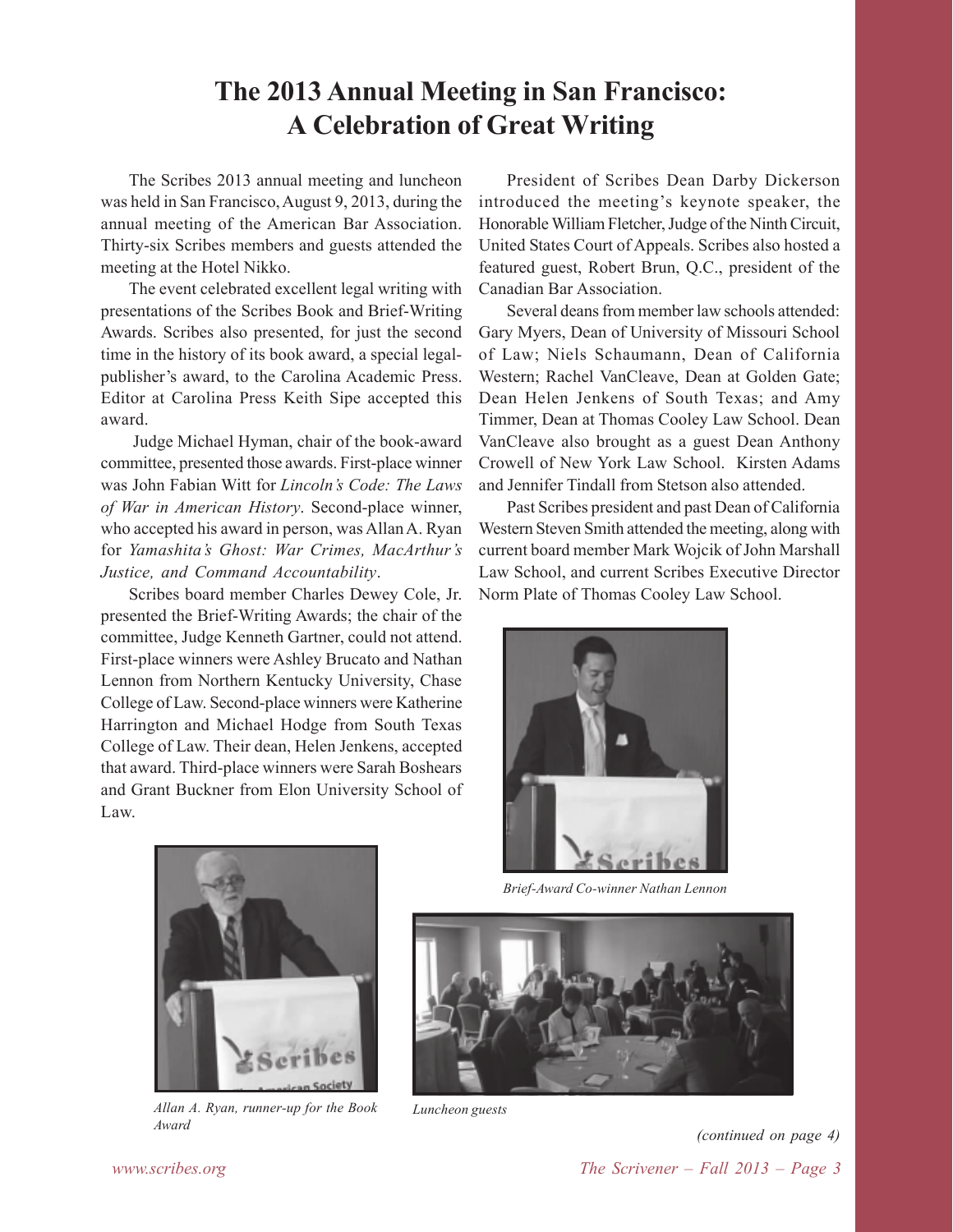

*Scribes President Dean Darby Dickerson*



*Scribes President Dean Darby Dickerson and Book-Award Chair Judge Michael B. Hyman present a publisher's award to Publisher Keith Sipe of Carolina Academic Press.*



*Helen B. Jenkins accepts the second-place brief award on behalf of South Texas College of Law from Charles Dewey Cole, Jr. Scribes Treasurer Mark Wojcik*







*Scribes Executive Director Norman E. Plate, Scribes Academic Press President Dean Darby Dickerson, Canadian Bar President Robert Brun, and Scribes Treasurer Mark Wojcik*



*Publisher Keith Sipe of Carolina*

*Judge William A. Fletcher of the Ninth Circuit Court of Appeals*



*Current Scribes President Dean Darby Dickerson presents a President's Award to Past President Steven R. Smith.*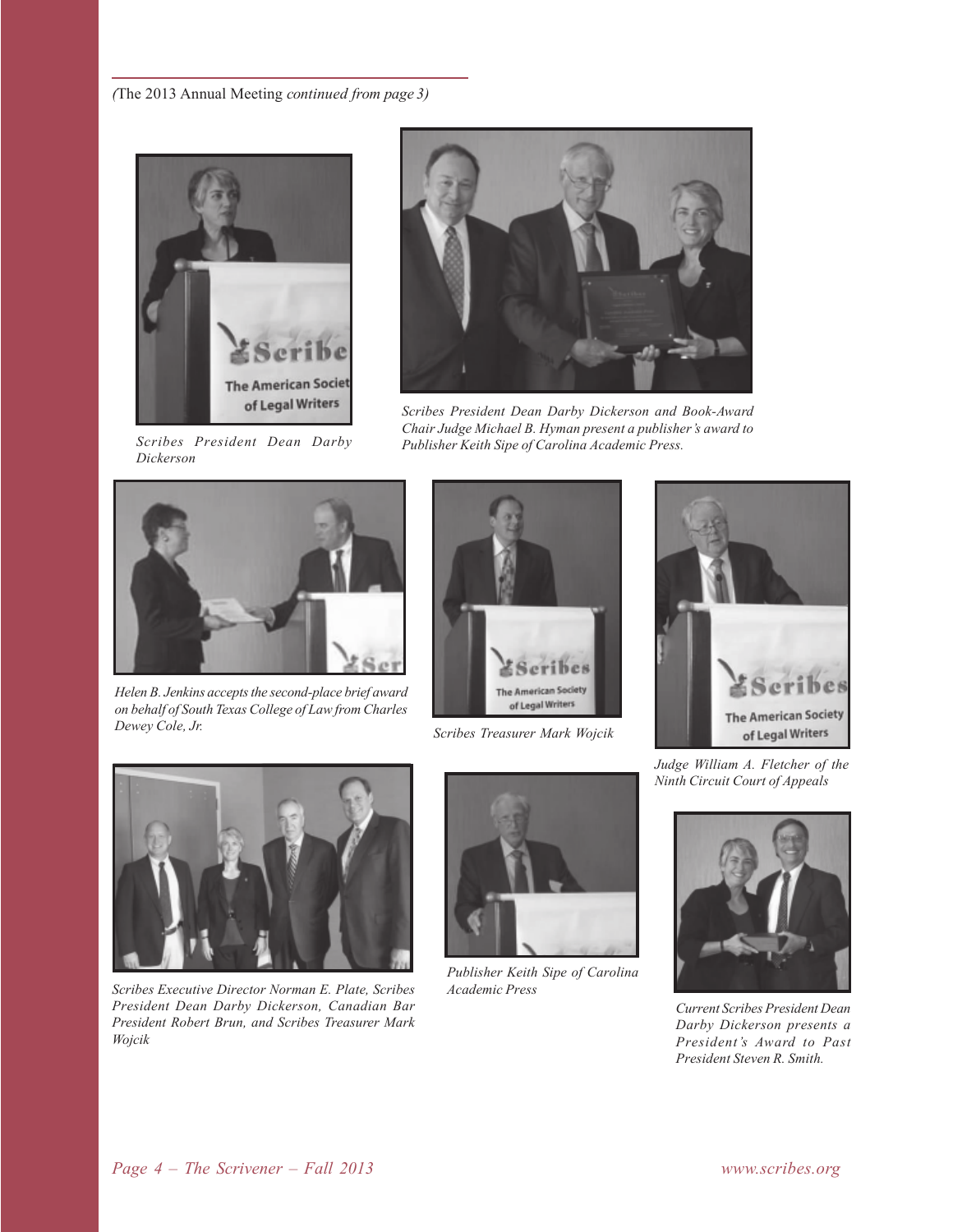### **2013 Scribes Best-Brief Writing Award**

Remarks of Nathan Lennon

Northern Kentucky University, Salmon P. Chase College of Law

Ladies and gentlemen, my name is Nathan Lennon, and my moot court partner, and partner in this award, is Ms. Ashley Brucato. First allow me to say that we are both honored to receive the 2013 Scribes Best-Brief Writing Award. Ashley and I have had some time recently to reflect on our shared experience in law school generally, and as moot-court teammates in particular. And we agree that this award is truly the capstone of our collective accomplishments in law school. As far as I know, although Northern Kentucky University has received a second-place award in this competition before, we have never had the great honor to win this award outright. Ashley and I are both honored and humbled to be in such prestigious company today.

This year was not the first time that Ashley and I have competed together; we have been moot-court partners for the last two years, and before that we both wrote onto moot court at Northern Kentucky during the same semester in 2011. Our competition career began in New York at the 2012 Robert F. Wagner National Labor and Employment Law Moot Court Competition. Looking back now after all the work that Ashley and have I put into this project, it is only fitting that our moot-court career began on one side of this great country in New York and will end on the other side today in San Francisco.

When we returned to New York this year, the 2013 Wagner competition presented us with two "hot topic" issues in labor-and-employment law: first, whether workers' time spent donning and doffing personal protective equipment could be excluded from compensable time under the Fair Labor Standards Act; and second, whether internet social-media posts were considered protected activity under the National Labor Relations Act. Just as law-review articles are sometimes the academic springboard for changes in legal philosophy, moot-court competitions often reflect brewing controversies in the litigation world. This year was no exception, and I am excited to say that the Supreme Court will address in the coming term the Fair Labor Standards Act issue contemplated by the Wagner competition this year. The case is *Sandifer v. U.S. Steel Corporation*, and this demonstrates the relevance not only of the moot-court programs around

this country in general, but of the academy's emphasis on legal writing in particular. I think everyone here will agree with me that in today's world, where so few cases require trials, effective legal writing is not just important to the practice of law—legal writing *is* the practice of law. With that in mind, I cannot stress enough how important Scribes is in its mission to further the development of effective legal writing. Ashley and I are honored to receive this award today, but the members of Scribes are really the ones who deserve recognition.

To conclude, I would like to take a moment to recognize and thank some individuals who could not be here with us today but who played important roles in preparing us for success. Our success would not have been possible without the Chase College of Law's strong focus on effective advocacy skills. Without Chase and our Advanced Appellate Advocacy professor Dean Lawrence Rosenthal, we surely would not be standing here today. Additionally, I would like to thank my 1L legal-writing professor, Richard Graves, who has continued to give generously with both his time and advice the last several years. Finally, I would like to thank all my friends and co-workers at the Reminger Company in Cincinnati, Ohio. I've had the pleasure of working there for the last three years as a full-time law clerk by day and a part-time law student by night. I could not have developed the skills needed to win this award without the many opportunities for professional development that Reminger has extended to me.

Once again, thank you to Scribes for this award.



*Brief-Award winners Ashley Brucato and Nathan Lennon, Scribes President Dean Darby Dickerson, and Charles Dewey Cole, Jr.*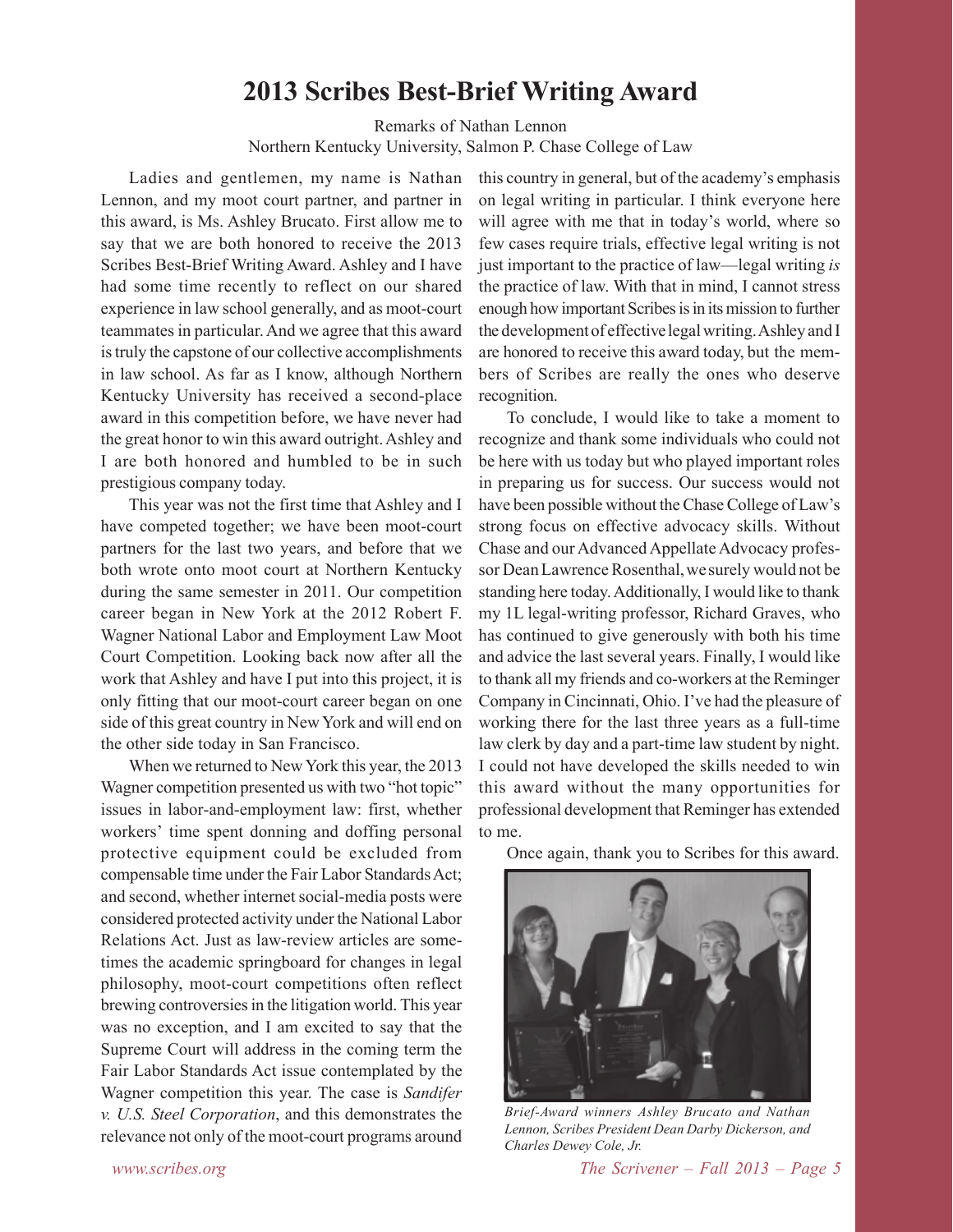### **New Benefit for Scribes' Members**

Scribes is pleased to announce a new benefit for members: Scribes now offers e-mail tips to improve legal research and writing skills. The tips fit into four categories: research, internet research, grammar, and writing. Tips vary widely in nature and content. Some examples include writing on a computer, internet sources for some 850 codes of ethics and rules of professional conduct, paragraphing, research reports available from the U.S. Government Accounting Office, Uniform Laws, and practical citation rules. Members will also receive tips about what to do when you think you are done with a writing assignment, when the U.S. Code is only prima facie evidence of the law, and how to proof. These tips will be e-mailed to the address or addresses you have provided to Scribes, so please let us know about any changes to your addresses. We encourage our institutional members to forward the Scribes' tips to their students and employees.

#### **Writing Tip: Writers Block**

Everyone knows what it is and what it feels like. It's not the end of the world, however, unless you've waited to start writing until there isn't enough time remaining before the written product is due.

- Writer's block may mean that you don't understand the subject as well as you thought you did. You may need to research more to get a better grasp of the material.
- There probably is something you can write. If it's a brief, for example, you can start by setting up the caption, drafting the opening sentences and the conclusion and signature lines. The factual statement or procedural history shouldn't be too hard. Maybe by this point, some other section will be clearer—burden of proof, or the portion on one cause of action even though you haven't figured out how to address a different cause of action. Don't focus on the whole brief and all the arguments that must be made; instead, focus on the segments that are clear. While you are working on those segments, the back of your mind will be working on the rest.
- You don't have to start at the beginning. Sometimes it makes sense to start with the end. If you are preparing a motion, write up what you want the court to grant. Each element of the order your client needs can then become the working caption of a section of the brief.
- If getting the words on paper is hard, try explaining what you need to write about to your roommate or spouse. Once the words loosen up, give writing another try.
- Think of the "W" words—who, what, when, where, why—and see what you can write about

these topics. A paragraph explaining who is involved is likely to be needed in whatever writing you need to produce, so getting that paragraph written gives you a head start. Then turn to the next W that you know something about.

• You don't need to be perfect in the first draft. Before computers, writer's block often arose because the whole page had to be retyped if there was a flaw. No longer. Word processing allows arguments to be moved up or down, sentences to be revised, and changes to be made with minimum pain. Don't hesitate to start writing with the comfort of knowing you can change your work easily once you have a draft in progress.

#### **Grammar Tip:** *It's* **and** *Its*

Many people who didn't get the rule drilled into their heads as children are confused by *it's* and *its*. Either one might be right, depending on the circumstances. The one that can never, ever be correct is *its'* (unless it's a very strange sentence referring to the possessive of the word *its*).

The simple truth is that there is no choice but to learn these words. If you did not learn these in grammar school, then learn them today. Those who know the rule and use the words correctly do not think highly of those who do not. One mistake might be overlooked; two mistakes ensure that your letter, article, brief or paper is dismissed as the product of a poorly educated individual.

- *It's* is the contraction or shortened form for *it is* or *it has*.
- *Its* is the possessive pronoun (parallel to *his* or *her*).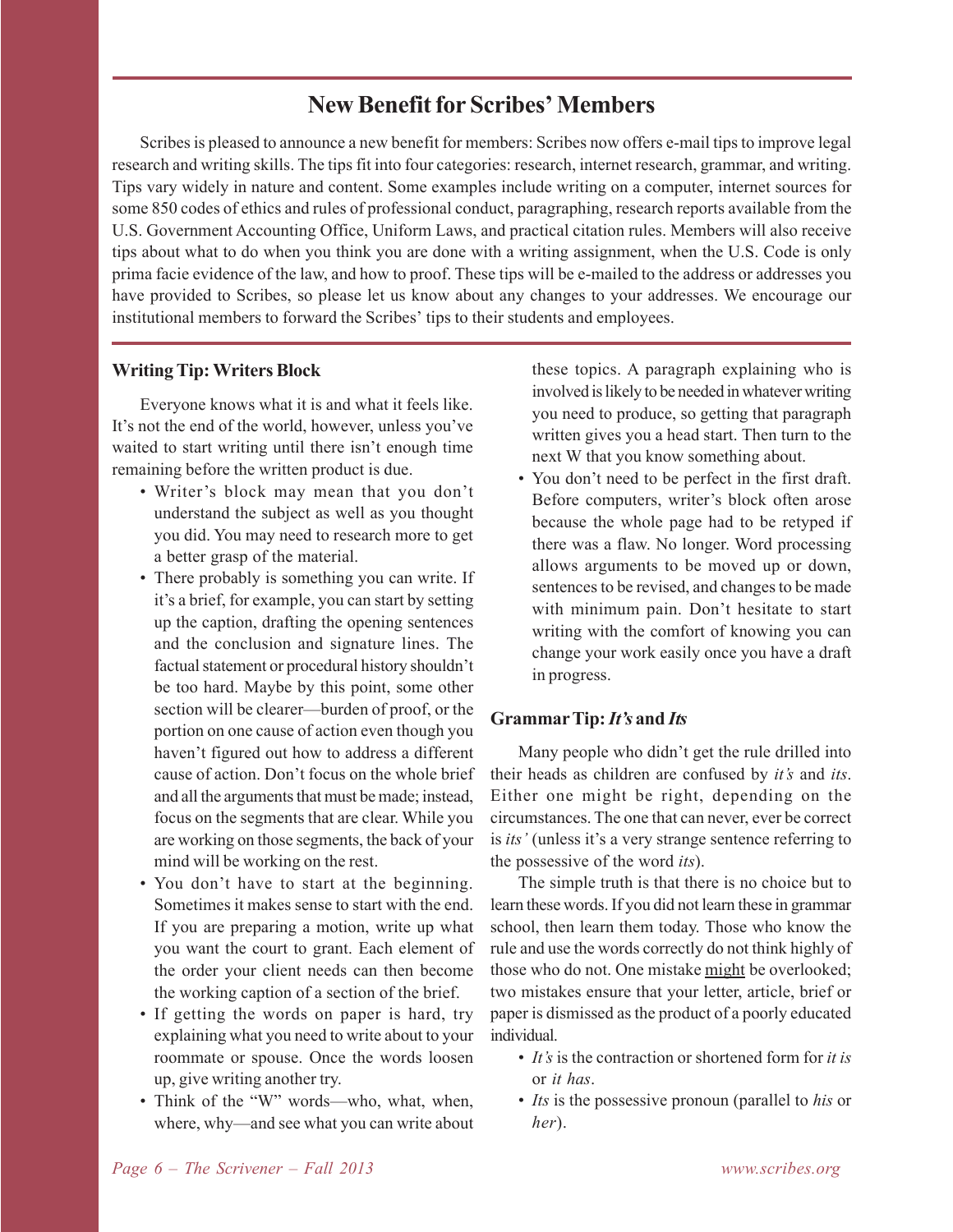• *Its'* is not a word at all and is always incorrect.

If you can replace the term in your sentence with *it is* or *it has*, then the word you need to use is *it's*; otherwise, your word is *its*.

Similarly, if you can replace the word in your sentence with *his* or *her*, then the word you need is *its*.

Your computer will provide answers and examples in abundance. Just search for *its it's* to find them.

#### **Internet Research Tip: American Law Sources On-Line (ALSO!)**

American Law Sources On-line (ALSO!) provides a comprehensive, uniform, and useful compilation of links to all on-line sources of American law that are available **without charge**: http://www.lawsource. com/also/ The source documents are *not* maintained by ALSO! but are stored, in various file formats, in many separately maintained databases located in several countries.

For United States law, ALSO! provides links to U.S. Supreme Court decisions from multiple sources, with searching capability, plus many recent briefs and audio files of oral arguments. Court of Appeals and BAP decisions are available from the courts themselves and other sources, covering varying time periods. District-court decisions are available under the listings for individual States. Multiple links are provided for the U.S. Constitution and related materials. Bills, Public Laws, the U.S. Statutes at Large, popular-name table, and the United States Code are available through links. There are links to the various Federal Rules and to the Rules of the Supreme Court, Courts of Appeals, and other courts. Model jury instructions and Rules of Conduct for United States Judges and others are linked. Many links to international treaties and administrative-law sources are provided, including executive orders, the Code of Federal Regulations, Attorney General Opinions, and a wide variety of other federal executive-branch materials.

A similar set of materials is provided for each State in the United States and the U.S. Territories. The exact nature of each State's materials depends on what is available in that State. Every State's Attorney General Opinions can be accessed through the ALSO! links. Additionally, the interstate, multistate and boundary compacts, uniform laws, and model acts are linked.

Canadian and some Mexican legal materials are also **linked** 

#### **Research Tip**

Do you have the true text of the relevant federal law? Maybe not. The United States Code is legal evidence of the law only if enacted into positive law. If not so enacted, the Code is only *prima facie* evidence of the law, and the Statutes at Large are legal evidence of the law.

Important Titles are not yet enacted into positive law. E.g., Title 12 (banks and banking), Title 15 (antitrust, securities, investment regulation, etc.), Title 20 (education), Title 29 (labor), Title 42 (health & welfare, Medicare, civil rights, etc.).

#### 1 U.S.C. § 112

The Archivist of the United States shall cause to be compiled, edited, indexed, and published, the United States Statutes at Large, which shall contain all the laws and concurrent resolutions enacted during each regular session of Congress; all proclamations by the President in the numbered series issued since the date of the adjournment of the regular session of Congress next preceding .... The United States Statutes at Large shall be legal evidence of laws, concurrent resolutions, treaties, international agreements other than treaties, proclamations by the President, and proposed or ratified amendments to the Constitution of the United States therein contained, in all the courts of the United States, the several States, and the Territories and insular possessions of the United States.

#### 1 U.S.C. § 204

In all courts, tribunals, and public offices of the United States, at home or abroad, of the District of Columbia, and of each State, Territory, or insular possession of the United States—

(a) United States Code.—The matter set forth in the edition of the Code of Laws of the United States current at any time shall, together with the then current supplement, if any, establish prima facie evidence of the laws of the United States, general

*(continued on page 8)*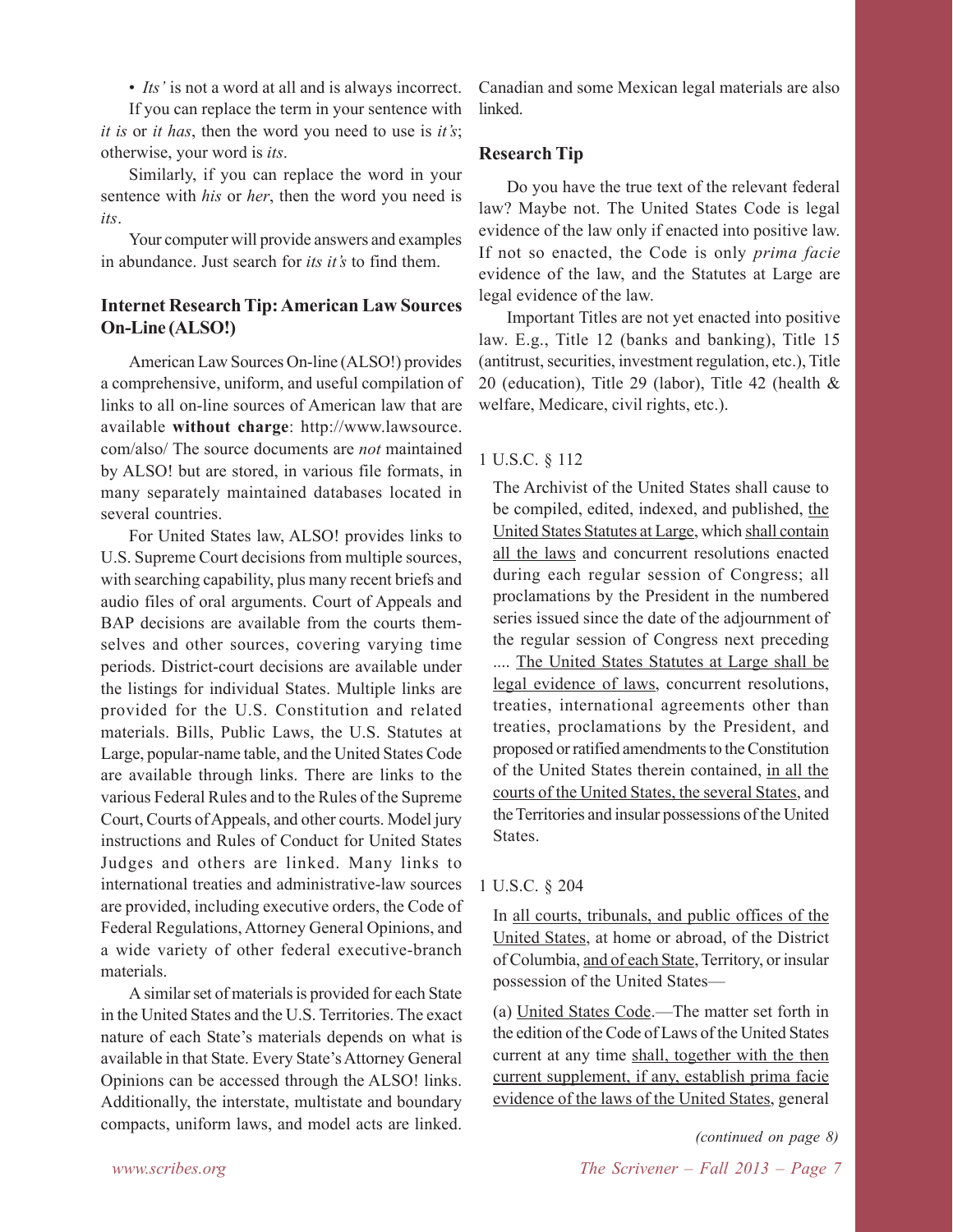*(*Scribes Tips *continued from page 7)*

and permanent in their nature, in force on the day preceding the commencement of the session following the last session the legislation of which is included: Provided, however, That whenever titles of such Code shall have been enacted into positive law the text thereof shall be legal evidence of the laws therein contained, in all the courts of the United States, the several States, and the Territories and insular possessions of the United States.

#### **United States Code Titles Enacted as Positive Law**

- Title 1, General Provisions—Act July 30, 1947, c. 388, § 1, 61 Stat. 633.
- Title 3, The President—Act June 25, 1948, c. 644, § 1, 62 Stat. 672.
- Title 4, Flag and Seal, Seat of Government, and the States—Act July 30, 1947, c. 389, § 1, 61 Stat. 641.
- Title 5, Government Organization and Employees—Pub.L. 89-554, Sept. 6, 1966, § 1, 80 Stat. 378.
- Title 9, Arbitration—Act July 30, 1947, c. 392, § 1, 61 Stat. 669.
- Title 10, Armed Forces—Act Aug. 10, 1956, c. 1041, § 1, 70A Stat. 1.
- Title 11, Bankruptcy—Pub.L. 95-598, Title I, § 101, Nov. 6, 1978, 92 Stat. 2549.
- Title 13, Census—Act Aug. 31, 1954, c. 1158, 68 Stat. 1012.
- Title 14, Coast Guard—Act Aug. 4, 1949, c. 393, § 1, 63 Stat. 495.
- Title 17, Copyrights—Act July 30, 1947, c. 391, § 1, 61 Stat. 652, as amended in its entirety by Pub.L. 94-533, Title I, § 101m, Oct. 19, 1976, 90 Stat. 2541.
- Title 18, Crimes and Criminal Procedure—Act June 25, 1948, c. 645, § 1, 62 Stat. 683.
- Title 23, Highways—Pub.L. 85-767, § 1, Aug. 27, 1958, 72 Stat. 885.
- Title 26, Internal Revenue Code—Act August 16, 1954, c. 736, 68A Stat. 1; see Pub.L. 99- 514, § 2(a), Oct. 22, 1986, 100 Stat. 2095
- Title 28, Judiciary and Judicial Procedure—Act

June 25, 1948, c. 646, § 1, 62 Stat. 869.

- Title 31, Money and Finance—Pub.L. 97-258, § 1, Sept. 13, 1982, 96 Stat. 877.
- Title 32, National Guard—Act Aug. 10, 1956, c. 1041, § 2, 70A Stat. 596.
- Title 34, Navy—See Title 10, Armed Forces.
- Title 35, Patents—Act July 19, 1952, c. 950, § 1, 66 Stat. 792.
- Title 36, Patriotic and National Observances, Ceremonies, and Organizations—Pub.L. 105- 225, § 1, Aug. 12, 1998, 112 Stat. 1253.
- Title 37, Pay and Allowances of the Uniformed Services—Pub.L. 87-649, § 1, Sept. 7, 1962, 76 Stat. 451.
- Title 38, Veterans' Benefits—Pub.L. 85-857, § 1, Sept. 2, 1958, 72 Stat. 1105.
- Title 39, Postal Service—Pub.L. 86-682, § 1, Sept. 2, 1960, 74 Stat. 578, as revised Pub.L. 91-375, § 2, Aug. 12, 1970, 84 Stat. 719.
- Title 40, Public Buildings, Property, and Works— Pub.L. 107-217, Aug. 21, 2002, 116 Stat. 1062.
- Title 41, Public Contracts—Pub.L. 111-350, Jan. 4, 2011, 124 Stat. 3677.
- Title 44, Public Printing and Documents—Pub.L. 90-620, § 1, Oct. 22, 1968, 82 Stat. 1238.
- Title 46, Shipping—Pub.L. 98-89, § 1, Aug. 26, 1983, 97 Stat. 500; Pub.L. 99-509, Title V, Subtitle B, § 5101, Oct. 21, 1986, 100 Stat. 1913; Pub.L. 100-710, Title I, § 102, Nov. 23, 1988, 102 Stat. 4739; Pub.L. 109-304, Oct. 6, 2006, 120 Stat. 1485.
- Title 49, Transportation—Pub.L. 95-473, § 1, Oct. 17, 1978, 92 Stat. 1337; Pub.L. 97-449, § 1, Jan. 12, 1983, 96 Stat. 2413; Pub.L. 103- 272, § 1, July 5, 1994, 108 Stat. 745.
- Title 51, National and Commercial Space Programs—Pub.L. 111-314, Dec. 18, 2010, 124 Stat. 3328.

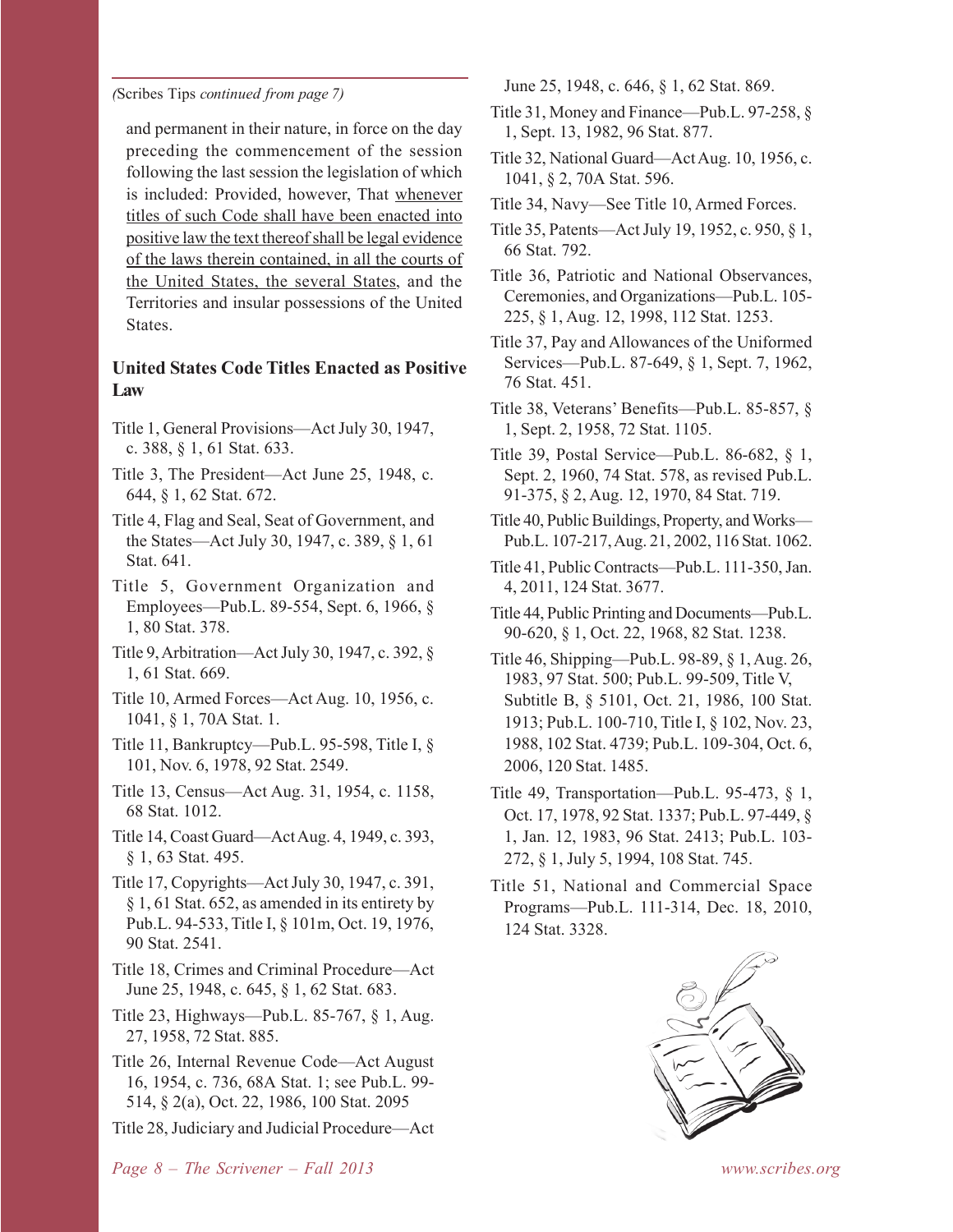## **Sustaining Members**

James W. Adams *Houston, Texas* Mitchell E. Abbott *Los Angeles, California* Sam Aucoin *Carencro, LA* Coleen Barger *Little Rock, Arkansas* Florian Bartosic *Davis, California* Linda L. Berger *Macon, Georgia* Walter H. Bithell *Boise, Idaho* Brandon L. Boxler *Montgomery, Alabama* Turner Williams Branch *Albuquerque, New Mexico* Shannon R. Burke *Chicago, Illinois* Debbie Dudley Branson *Dallas, Texas* Lucien B. Campbell *San Antonio, Texas* Nicholas Cardascia *Northport, New York* Bradley Clary *Minneapolis, Minnesota* Avern Cohn *Detroit, Michigan* Peter M. Coyne *Boston, Massachusetts* Muller Davis *Chicago, Illinois* Leonard Decof *Providence, Rhode Island* Bethany M. Deere *Little Rock, Arkansas*

David Dorsen *Washington, DC* Joseph N. DuCanto *Chicago, Illinois* Bethany K. Dumas *Knoxville, Tennessee* Stephen F. Fink *Dallas, Texas* Patrick Flanagan *Reno, Nevada* Douglas L. Grundmeyer *New Orleans, Louisiana* Philip L. Halpern *White Plains, New York* David F. Herr *Minneapolis, Minnesota* Hon. Stephen Hill *Topeka, Kansas* Tracy Bishop Holton *Old Greenwich, Connecticut* Harold Hood *Detroit, Michigan* Mont P. Hoyt *Houston, Texas* Jeanne Huey *Garland, Texas* N.E.H. Hull *Cherry Hill, New Jersey* Francis V. Kenneally *Boston, Massachusetts* Michael Kiey *South Burlington, Vermont* Hon. Andrew J. Kleinfield *Fairbanks, Alaska*

Thomas B. Lemann *New Orleans, Louisiana* Patrick J. Long *Buffalo, New York* Kenneth L. MacRitchie *Newark, New Jersey* Micheal E. Malamut *Dedham, Massachusetts* Nancy Bellhouse May *Little Rock, Arkansas* Terry McCall *Eastland, Texas* Daniel McCarthy *Birmingham, Michigan* Elizabeth M. McKenzie *Boston, Massachusetts* John McLaughlin *Cleveland, Ohio* Kevin Millard *Denver, Colorado* James Moseley *Dallas, Texas* Mark S. Mulholland *Uniondale, New York* Christy Nisbett *Austin, Texas* Steven Peskind *St. Charles, Illinois* John T. Phipps *Champaign, Illinois* Andrew Pollis *Cleveland, Ohio* Michael Rikon *New York, New York* Adam L. Rosen *Port Washington, New York*

Brenda Rossini *Winnetka, Illinois* L. Lane Roy *Lafayette, Louisiana* Rebecca Scalio *Boothwyn, Pennsylvania* Leslie Shear *Encino, California* Brian D. Sheridan *Ishpeming, Michigan* Stuart H. Shiffman *Springfield, Illinois* Steven H. Sholk *Newark, New Jersey* Thomas H. Singer *South Bend, Indiana* Peter Siviglia *Terrytown, New York* William Snipes *New York, New York* David Thomson *Denver, Colorado* Richard S. Walinski *Perrysburg, Ohio* Peter G. Walsh *Miami, Florida* Andrew L. Weitz *New York, New York* Cara Schaefer Wieneke *Plainfield, Indiana* Christopher Wren *Madison, Wisconsin* Richard Wydick *Davis, California*

#### **Would you rather receive this newsletter by e-mail?**

If the answer is "yes," please take just a minute to let us know. Send your "yes" to Rebecca McAlpine at mcalpinb@cooley.edu. Don't bother if the answer is "no." And if you've already told us your preference, thank you!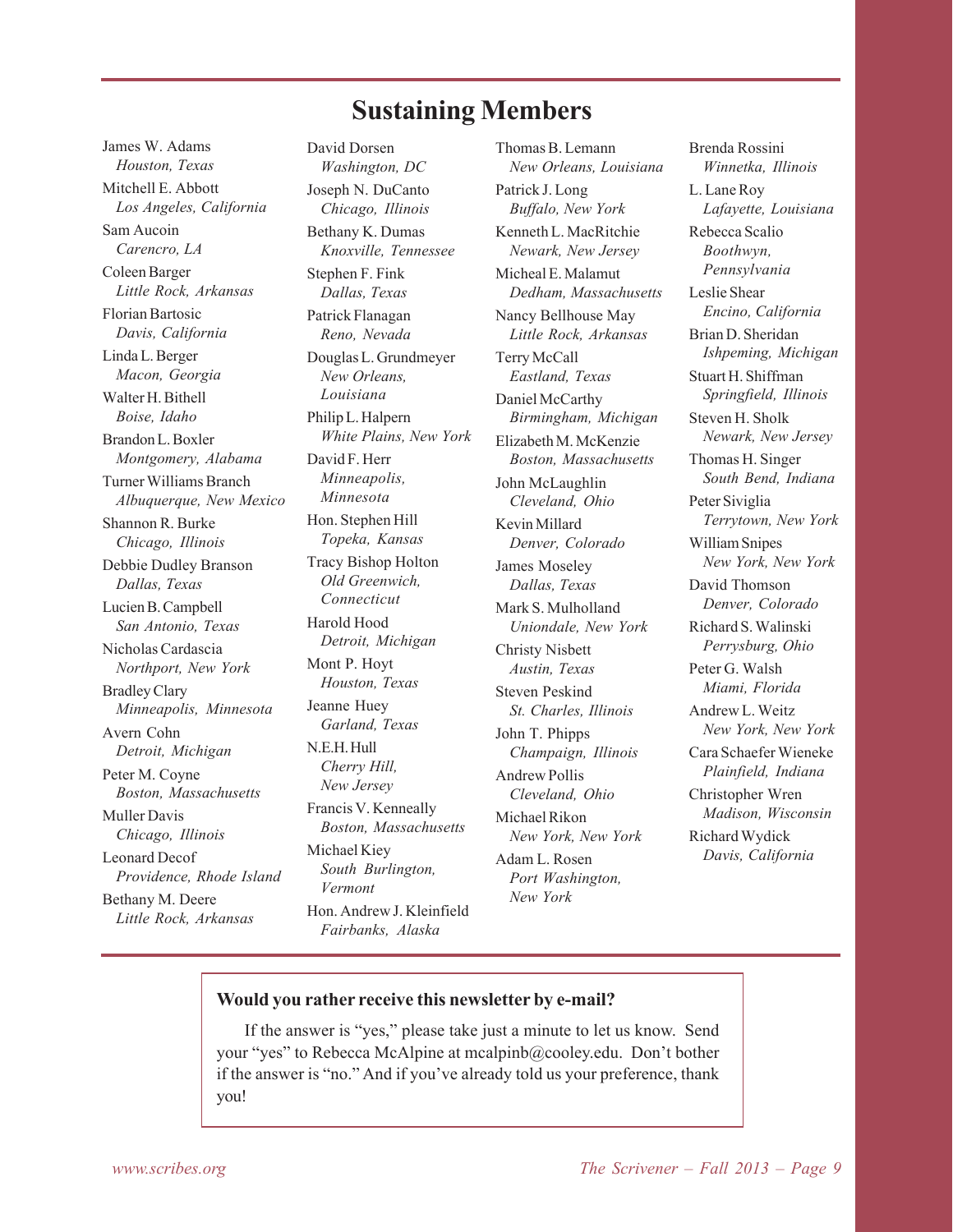## **Life Members**

David L. Abney *Phoenix, Arizona*

Glen-Peter Ahlers *Orlando, Florida*

Christopher Balmford *Fitzroy, Victoria Australia*

Andrew Bender *Houston, Texas*

Andrew S. Berkman *New York, New York*

Frank L. Branson *Dallas, Texas*

Lee C. Buchheit *New York, New York*

Christopher Camardello *Minneapolis, Minnesota*

Michael J. Collins *Dallas, Texas*

Judge Deborah Cook *Akron, Ohio*

Willard H. DaSilva *Garden City, New York*

Jeffrey A. Dennis-Strathmeyer *Pleasant Hill, California*

Kathryn E. Diaz *New York, New York*

Jennifer Dorsey *Henderson, Nevada* Anthony Gair *New York, New York*

Bryan A. Garner *Dallas, Texas*

Donna P. Grill *Houston, Texas*

Philip M. Halpern *White Plains, New York*

Warren W. Harris *Houston, Texas*

Timothy W. Hassinger *Mandeville, LA*

Judge Lynn N. Hughes *Houston, Texas*

Judge Michael B. Hyman *Chicago, Illinois*

Emil L. Iannelli *Southampton, Pennsylvania*

Lynne P. Iannelli *Southampton, Pennsylvania*

Robert John Kane *Chatham, Illinois*

Joseph Kimble *Lansing, Michigan*

Matthew R. King *Seattle, Washington*

J.D. Lee *Knoxville, Tennessee* Mark Levine *Denver, Colorado*

Molly Lien *Traverse City, Michigan*

Philip K. Lyon *Nashville, Tennessee*

Robert N. Markle *Fairfax, Virginia*

Bernard S. Meyer\* *Minneola, New York*

Randy Michel *College Station, Texas*

Steven F. Molo *New York, New York*

Richard L. Neumeier *Boston, Massachusetts*

Judge Mark P. Painter *Cincinnati, Ohio*

K. David Roberts *Oklahoma City, Oklahoma*

Lee H. Rosenthal *Houston, Texas*

Stephen Schott *Philadelphia, Pennsylvania*

J. G. "Jerry" Schulze *Little Rock, Arkansas*

Ann Taylor Schwing *Sacramento, California* Keldon K. Scott *Lansing, Michigan*

Alexander M. Selkirk *San Antonio, Florida*

Steven H. Sholk *Newark, New Jersey*

Gary D. Spivey *Albany, New York*

Tina L. Stark *New York, New York*

Paul R. Steadman *Chicago, Illinois*

Thomas M. Steele\* *Winston-Salem, North Carolina*

N. Otto Stockmeyer *Lansing, Michigan*

Preston Torbert *Chicago, Illinois*

Roger D. Townsend *Houston, Texas*

Richard S. Walinski *Toledo, Ohio*

Daniel Wallen *New York, New York*

\* deceased

## **Member News**

**Mark Harrison** received the Charles Kettlewell Legal Ethics Advisor Award from the Association of Professional Responsibility Lawyers (APRL). Mark is a past president of APRL and current chair of the board of directors of Justice at Stake. The Kettlewell Award is named for Charles W. (Chuck) Kettlewell, one of APRL's founders and its first president. The association is the nation's largest association of legal ethics practitioners and presents this award to a lawyer who has demonstrated excellence in and dedication

to the field of legal ethics and professional responsibility. Justice at Stake is a nonpartisan, nonprofit campaign working to keep America's courts fair.

Mark is a partner with the Phoenix, AZ, law firm Osborn Maledon PA.

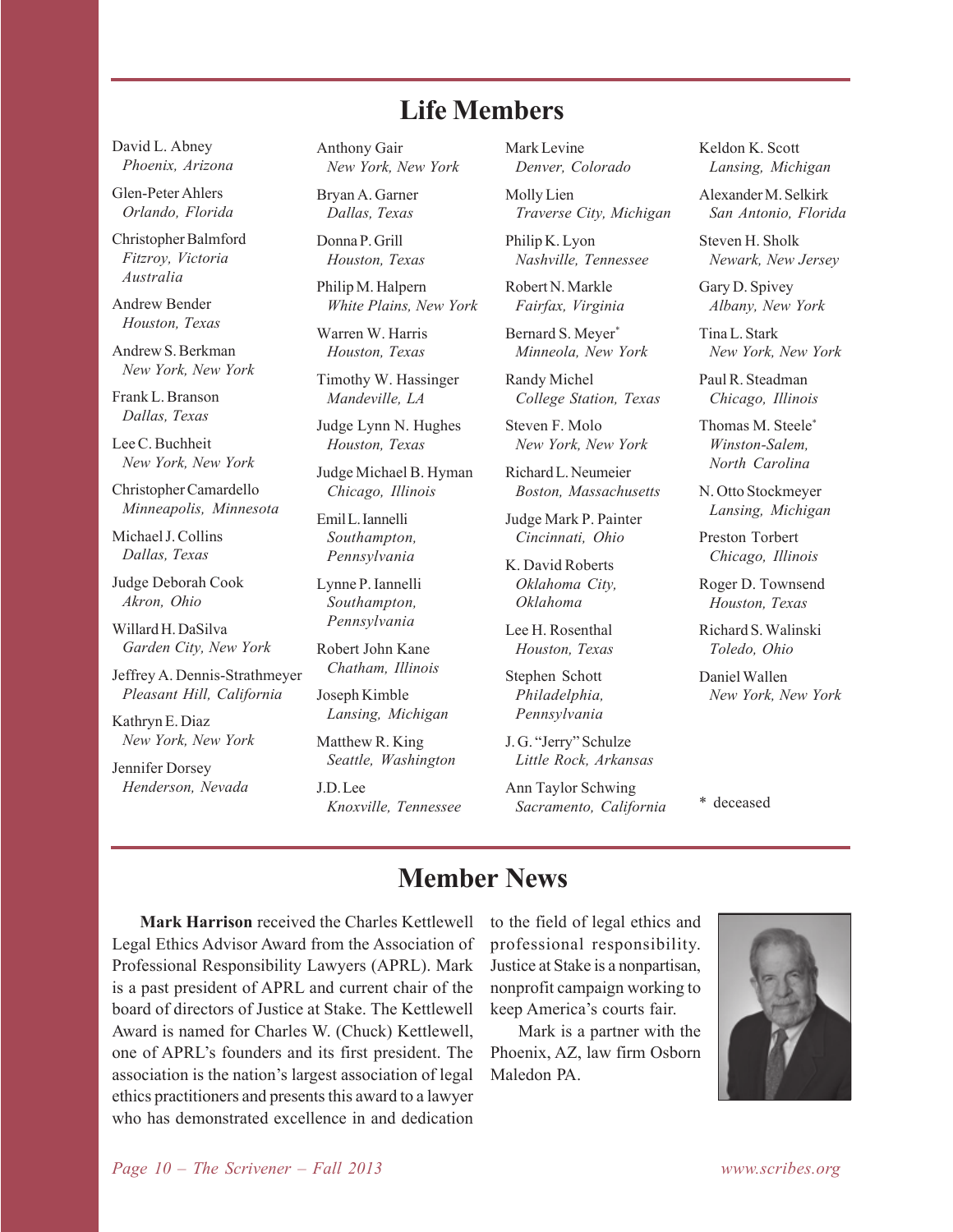# **New Members**

Kate Anthony (Wellington, New Zealand) Tim J. Anzenberger (Ridgeland, Mississippi) Jennifer C. Babcock (Palo Alto, California) Jamie J. Baker (Lansing, Michigan) Sonu Bedi (Lebanon, Hew Hampshire) Valerie Borek (Boothwyn, Pennsylvania) Amelia Buragas (Bloomginton, Illinois) Rudy Burshnic (Hillsborough, New Jersey) Valerie Caulk (Camarillo, California) Brian Clark (San Francisco, California) Susan Claybrook (Waco, Texas) Joseph E. Coomes (Sacramento, California) Nora Coon\* (Portland, Oregon) Alexandra D'Italia (Los Angeles, California) Richard C. Edwards (Springfield, Illinois) Christian A. Fisanick (Scranton, Pennsylvania) Amy Flanary-Smith ( \_\_\_\_\_\_, North Carolina) Peter Fuiava (Auckland, New Zealand) Dustin Gaines\* (Lynchburg, Virginia) Thomas L. Geiger (Martinez, California) Gabrielle Goodwin (Bloomington, Indiana) Kirby Griffis (Alexandria, Virginia) Jennifer Hagan (Palo Alto, California) Okyeame Haley (New Orleans, Louisiana) Mark Hiraide (Torrance, California) Abbey Jahnke (New York, New York) Jay A. Jerde (Wyoming) Kathryn Karcher (Bainbridge Island, Washington) Micah Kegley (Arlington, Virginia) John Ketcham (Indianapolis, Indiana) Edward Kionka (Shiloh, Illinois) Justine Kirby (New York, New York) Elizabeth Klarin (Middletown, New Jersey)

Brandon Kline\* (Portland, Oregon) Jeffrey Knight\* (Boston, Massachusetts) Susan Laporte (New Orleans, Louisiana) Thomas Lavery (New York, New York) Zachary Lee (Houston, Texas) Charles Markley (Portland, Oregon) Vicki Mayes (Wellington, New Zealand) Anna Allen McDonough (Pickerington, Ohio) Amy Eileen McGrory (Pottstown, Pennsylvania) Laura Lee Medinas (Alexandria, Virginia) Phillip Mink (Newark, Delaware) Roy H. Odom (Shreveport, Louisiana) Matthew Philion (Stillwater, Minnesota) Kara Pinetti\* (Alameda, California) Charles Price (Cleveland, Ohio) Kevin Ross (Minnetonka, Minnesota) Markus Rotterdam (Mississauga, Ontario) Catherine Rucker\* (Novato, California) Dani Alexis Ryskamp (Kalamazoo, Michigan) Larry Thompson (Houston, Texas) Cathy S. Trent-Vilim (Omaha, Nebraska) Catherine Sevcenko (Alexandria, Virginia) Michele Snowberger (Belgrade, Montana) Brett Stroud\* (Agoura Hills, California) Brenda K. Warneka (Laughlin, Nevada) David Wilson (Glendale, California) Gloria Wolk (Raleigh, North Carolina)

#### *Institutional Member*

Oklahoma City University School of Law (Oklahoma City, Oklahoma)

\* Student Editor Member.